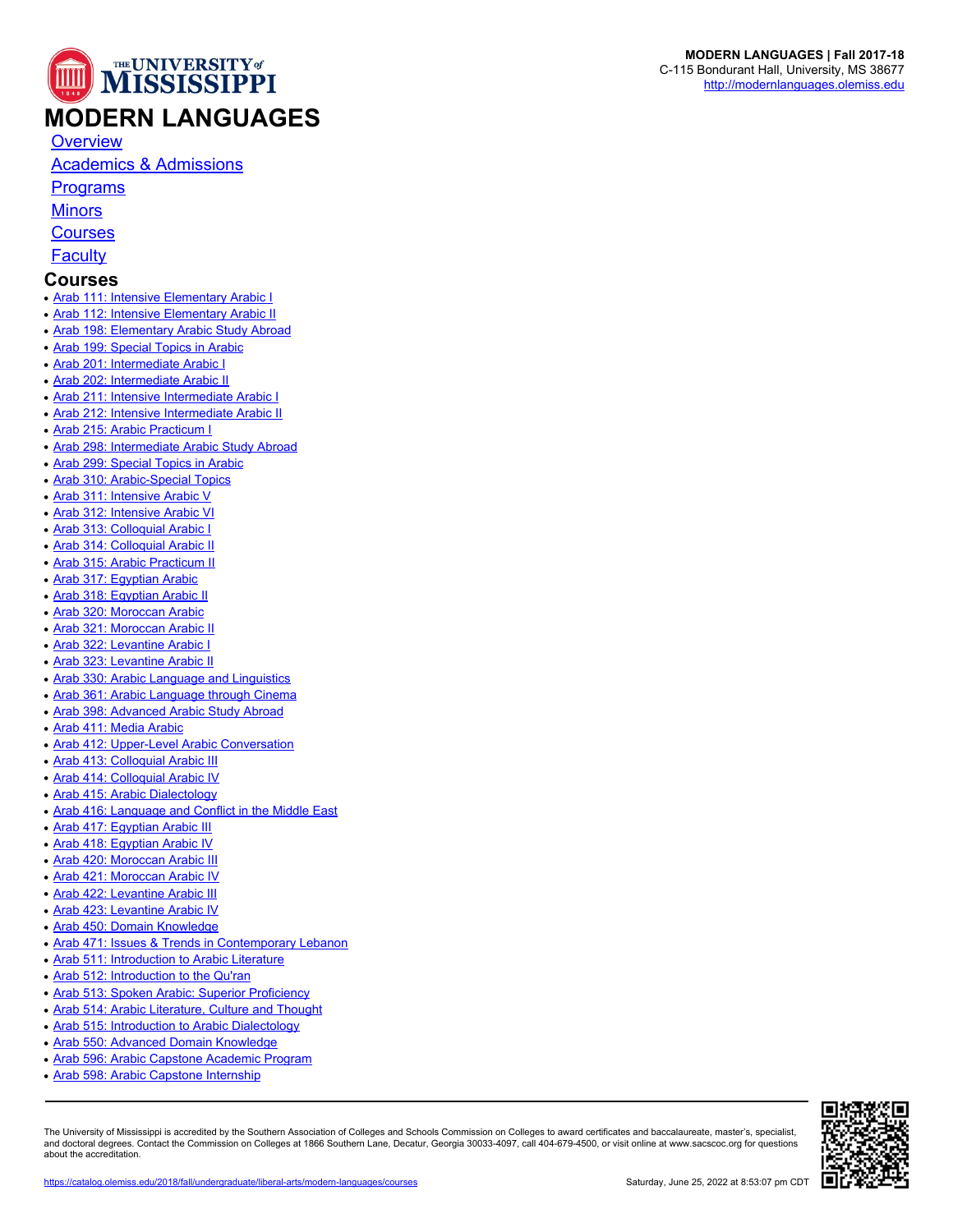

- [Chin 101: Elementary Chinese I](https://catalog.olemiss.edu/2018/fall/liberal-arts/modern-languages/chin-101)
- [Chin 102: Elementary Chinese II](https://catalog.olemiss.edu/2018/fall/liberal-arts/modern-languages/chin-102)
- [Chin 111: Intensive Chinese I](https://catalog.olemiss.edu/2018/fall/liberal-arts/modern-languages/chin-111)
- [Chin 112: Intensive Chinese II](https://catalog.olemiss.edu/2018/fall/liberal-arts/modern-languages/chin-112)
- [Chin 198: Elementary Chinese Study Abroad](https://catalog.olemiss.edu/2018/fall/liberal-arts/modern-languages/chin-198)
- [Chin 199: Special Topics in Chinese](https://catalog.olemiss.edu/2018/fall/liberal-arts/modern-languages/chin-199)
- [Chin 201: Intermediate Chinese I](https://catalog.olemiss.edu/2018/fall/liberal-arts/modern-languages/chin-201)
- [Chin 202: Intermediate Chinese II](https://catalog.olemiss.edu/2018/fall/liberal-arts/modern-languages/chin-202)
- [Chin 211: Intensive Chinese III](https://catalog.olemiss.edu/2018/fall/liberal-arts/modern-languages/chin-211)
- [Chin 212: Intensive Chinese IV](https://catalog.olemiss.edu/2018/fall/liberal-arts/modern-languages/chin-212)
- [Chin 215: Chinese Practicum I](https://catalog.olemiss.edu/2018/fall/liberal-arts/modern-languages/chin-215)
- [Chin 298: Intermediate Chinese Study Abroad](https://catalog.olemiss.edu/2018/fall/liberal-arts/modern-languages/chin-298)
- [Chin 299: Special Topics in Chinese](https://catalog.olemiss.edu/2018/fall/liberal-arts/modern-languages/chin-299)
- [Chin 301: Conversation and Composition I](https://catalog.olemiss.edu/2018/fall/liberal-arts/modern-languages/chin-301)
- [Chin 302: Conversation and Composition II](https://catalog.olemiss.edu/2018/fall/liberal-arts/modern-languages/chin-302)
- [Chin 313: Media Chinese I: Newspapers and Internet](https://catalog.olemiss.edu/2018/fall/liberal-arts/modern-languages/chin-313)
- [Chin 314: Media Chinese II: Broadcast News](https://catalog.olemiss.edu/2018/fall/liberal-arts/modern-languages/chin-314)
- [Chin 315: Chinese Practicum II](https://catalog.olemiss.edu/2018/fall/liberal-arts/modern-languages/chin-315)
- [Chin 321: Chinese Culture and Civilization](https://catalog.olemiss.edu/2018/fall/liberal-arts/modern-languages/chin-321)
- [Chin 330: Introduction to Chinese Linguistics](https://catalog.olemiss.edu/2018/fall/liberal-arts/modern-languages/chin-330)
- [Chin 331: Intro to Chinese Lit & Literary Analysis](https://catalog.olemiss.edu/2018/fall/liberal-arts/modern-languages/chin-331)
- [Chin 361: China through Film and Literature](https://catalog.olemiss.edu/2018/fall/liberal-arts/modern-languages/chin-361)
- [Chin 398: Advanced Chinese Study Abroad](https://catalog.olemiss.edu/2018/fall/liberal-arts/modern-languages/chin-398)
- [Chin 399: Special Topics in Chinese](https://catalog.olemiss.edu/2018/fall/liberal-arts/modern-languages/chin-399)
- [Chin 401: Advanced Chinese I](https://catalog.olemiss.edu/2018/fall/liberal-arts/modern-languages/chin-401)
- [Chin 402: Advanced Chinese II](https://catalog.olemiss.edu/2018/fall/liberal-arts/modern-languages/chin-402)
- [Chin 410: Modern Chinese Literature](https://catalog.olemiss.edu/2018/fall/liberal-arts/modern-languages/chin-410)
- 
- [Chin 415: Chinese Practicum III](https://catalog.olemiss.edu/2018/fall/liberal-arts/modern-languages/chin-415)
- [Chin 417: Intro to Modern Chinese Literature](https://catalog.olemiss.edu/2018/fall/liberal-arts/modern-languages/chin-417)
- [Chin 418: Introduction to Classical Chinese](https://catalog.olemiss.edu/2018/fall/liberal-arts/modern-languages/chin-418)
- [Chin 450: Domain Knowledge](https://catalog.olemiss.edu/2018/fall/liberal-arts/modern-languages/chin-450)
- [Chin 511: Chinese Philology](https://catalog.olemiss.edu/2018/fall/liberal-arts/modern-languages/chin-511)
- [Chin 512: 21st Century China](https://catalog.olemiss.edu/2018/fall/liberal-arts/modern-languages/chin-512)
- [Chin 514: Classical Chinese Literature](https://catalog.olemiss.edu/2018/fall/liberal-arts/modern-languages/chin-514)
- [Chin 550: Advanced Domain Knowledge](https://catalog.olemiss.edu/2018/fall/liberal-arts/modern-languages/chin-550)
- [Chin 596: Chinese Capstone Academic Program](https://catalog.olemiss.edu/2018/fall/liberal-arts/modern-languages/chin-596)
- 
- 
- [Fr 111: Intensive Elementary French](https://catalog.olemiss.edu/2018/fall/liberal-arts/modern-languages/fr-111)
- 
- 
- 
- 
- 
- 
- 
- 
- 
- 
- 

about the accreditation.

- 
- [Fr 322: Contemporary French Culture](https://catalog.olemiss.edu/2018/fall/liberal-arts/modern-languages/fr-322)
- 
- [Fr 324: French Cuisine and Culture](https://catalog.olemiss.edu/2018/fall/liberal-arts/modern-languages/fr-324)
- [Fr 325: The Francophone World](https://catalog.olemiss.edu/2018/fall/liberal-arts/modern-languages/fr-325)
- [Fr 330: Introduction to French Linguistics](https://catalog.olemiss.edu/2018/fall/liberal-arts/modern-languages/fr-330)

The University of Mississippi is accredited by the Southern Association of Colleges and Schools Commission on Colleges to award certificates and baccalaureate, master's, specialist, and doctoral degrees. Contact the Commission on Colleges at 1866 Southern Lane, Decatur, Georgia 30033-4097, call 404-679-4500, or visit online at www.sacscoc.org for questions

<https://catalog.olemiss.edu/2018/fall/undergraduate/liberal-arts/modern-languages/courses> Saturday, June 25, 2022 at 8:53:07 pm CDT

**MODERN LANGUAGES | Fall 2017-18** C-115 Bondurant Hall, University, MS 38677 <http://modernlanguages.olemiss.edu>

- 
- 
- 
- 
- 
- 
- 
- 
- 
- 
- [Chin 414: Selected Topics in Academic Chinese](https://catalog.olemiss.edu/2018/fall/liberal-arts/modern-languages/chin-414)
- 
- 
- 
- 
- 
- 
- [Chin 513: China and the World](https://catalog.olemiss.edu/2018/fall/liberal-arts/modern-languages/chin-513)
- 
- 
- 
- [Chin 598: Chinese Capstone Internship](https://catalog.olemiss.edu/2018/fall/liberal-arts/modern-languages/chin-598)
- [Fr 101: Elementary French I](https://catalog.olemiss.edu/2018/fall/liberal-arts/modern-languages/fr-101)
- [Fr 102: Elementary French II](https://catalog.olemiss.edu/2018/fall/liberal-arts/modern-languages/fr-102)
- [Fr 121: Accelerated Elementary French](https://catalog.olemiss.edu/2018/fall/liberal-arts/modern-languages/fr-121)
- [Fr 198: Elementary French Study Abroad](https://catalog.olemiss.edu/2018/fall/liberal-arts/modern-languages/fr-198)
- [Fr 199: Special Topics in French](https://catalog.olemiss.edu/2018/fall/liberal-arts/modern-languages/fr-199)
- [Fr 201: Intermediate French I](https://catalog.olemiss.edu/2018/fall/liberal-arts/modern-languages/fr-201)
- [Fr 202: Second Year French](https://catalog.olemiss.edu/2018/fall/liberal-arts/modern-languages/fr-202)
- [Fr 211: Intensive Intermediate French](https://catalog.olemiss.edu/2018/fall/liberal-arts/modern-languages/fr-211)
- [Fr 298: Intermediate French Study Abroad](https://catalog.olemiss.edu/2018/fall/liberal-arts/modern-languages/fr-298)
- [Fr 299: Special Topics in French](https://catalog.olemiss.edu/2018/fall/liberal-arts/modern-languages/fr-299)
- [Fr 303: Conversation & Composition I](https://catalog.olemiss.edu/2018/fall/liberal-arts/modern-languages/fr-303)
- [Fr 304: Conversation & Composition II](https://catalog.olemiss.edu/2018/fall/liberal-arts/modern-languages/fr-304)
- [Fr 311: Business French](https://catalog.olemiss.edu/2018/fall/liberal-arts/modern-languages/fr-311)
- [Fr 321: French Culture and Civilization](https://catalog.olemiss.edu/2018/fall/liberal-arts/modern-languages/fr-321)
- 
- [Fr 323: La Chanson Francophone](https://catalog.olemiss.edu/2018/fall/liberal-arts/modern-languages/fr-323)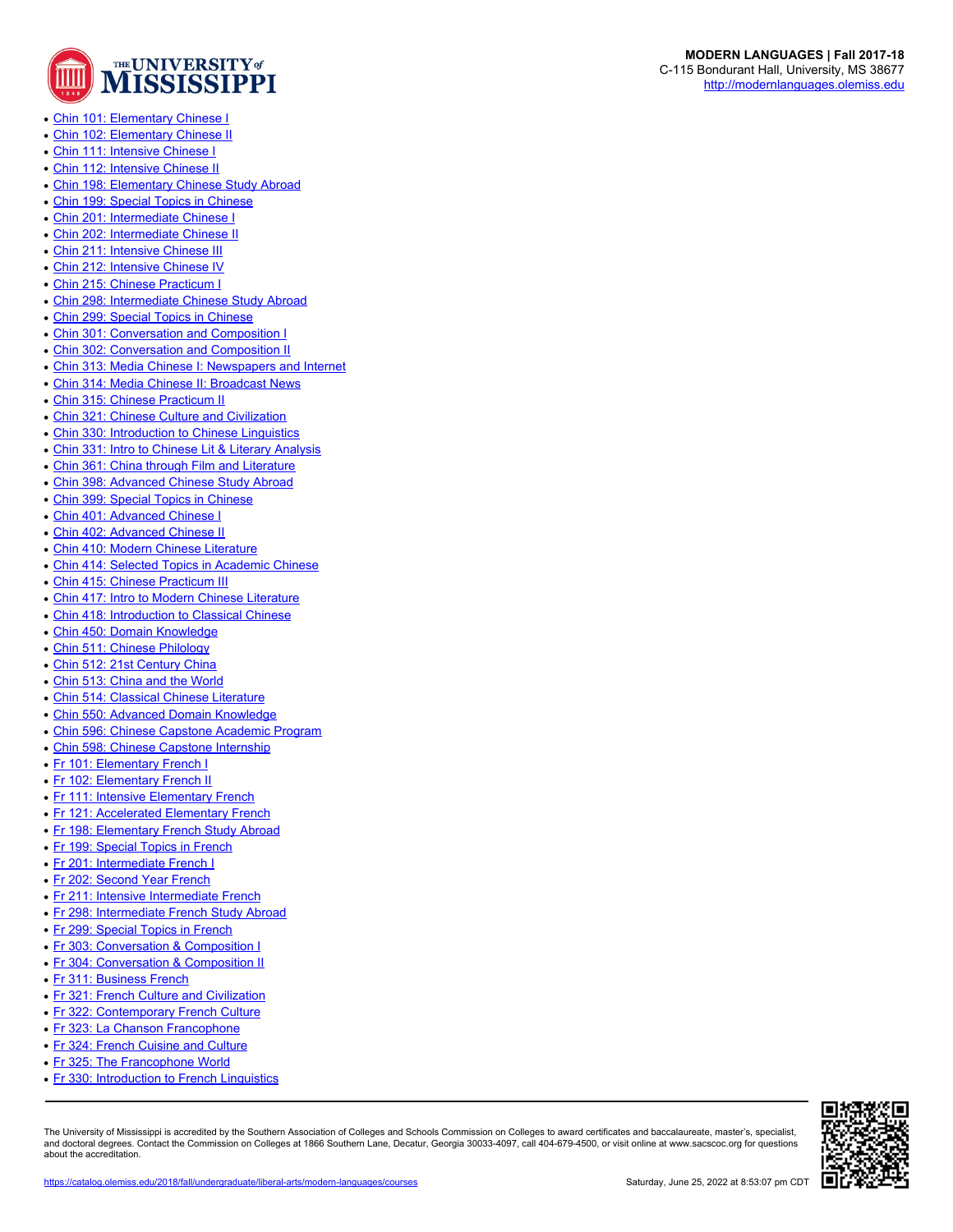

- [Fr 331: Intro to Lit/Literary Analysis in French](https://catalog.olemiss.edu/2018/fall/liberal-arts/modern-languages/fr-331)
- [Fr 361: French and Francophone Cinema](https://catalog.olemiss.edu/2018/fall/liberal-arts/modern-languages/fr-361)
- [Fr 362: Regional Identity in French Cinema](https://catalog.olemiss.edu/2018/fall/liberal-arts/modern-languages/fr-362)
- [Fr 398: Upper-Level French Study Abroad](https://catalog.olemiss.edu/2018/fall/liberal-arts/modern-languages/fr-398)
- [Fr 399: Special Topics](https://catalog.olemiss.edu/2018/fall/liberal-arts/modern-languages/fr-399)
- [Fr 561: Advanced French & Francophone Cinema](https://catalog.olemiss.edu/2018/fall/liberal-arts/modern-languages/fr-561)
- [Fr 571: Advanced Grammar and Composition](https://catalog.olemiss.edu/2018/fall/liberal-arts/modern-languages/fr-571)
- [Fr 572: French Phonetics and Phonology](https://catalog.olemiss.edu/2018/fall/liberal-arts/modern-languages/fr-572)
- [Fr 574: History of the French Language](https://catalog.olemiss.edu/2018/fall/liberal-arts/modern-languages/fr-574)
- [Fr 575: Topics in Applied French Linguistics](https://catalog.olemiss.edu/2018/fall/liberal-arts/modern-languages/fr-575)
- [Fr 577: Survey of French Literature I](https://catalog.olemiss.edu/2018/fall/liberal-arts/modern-languages/fr-577)
- [Fr 578: Survey of French Literature II](https://catalog.olemiss.edu/2018/fall/liberal-arts/modern-languages/fr-578)
- [Fr 579: Survey of French Lyric Poetry](https://catalog.olemiss.edu/2018/fall/liberal-arts/modern-languages/fr-579)
- [Fr 580: Survey of French Theater](https://catalog.olemiss.edu/2018/fall/liberal-arts/modern-languages/fr-580)
- [Fr 582: Medieval and Renaissance French Lit](https://catalog.olemiss.edu/2018/fall/liberal-arts/modern-languages/fr-582)
- [Fr 583: Seventeenth-Century French Literature](https://catalog.olemiss.edu/2018/fall/liberal-arts/modern-languages/fr-583)
- [Fr 584: Eighteenth-Century French Literature](https://catalog.olemiss.edu/2018/fall/liberal-arts/modern-languages/fr-584)
- [Fr 585: Nineteenth-Century French Literature](https://catalog.olemiss.edu/2018/fall/liberal-arts/modern-languages/fr-585)
- [Fr 586: Twentieth-Century French Literature](https://catalog.olemiss.edu/2018/fall/liberal-arts/modern-languages/fr-586)
- [Fr 587: Introduction to Francophone Literature](https://catalog.olemiss.edu/2018/fall/liberal-arts/modern-languages/fr-587)
- [Fr 588: Chretien de Troyes and His World](https://catalog.olemiss.edu/2018/fall/liberal-arts/modern-languages/fr-588)
- [Fr 589: The Environment in French Literature](https://catalog.olemiss.edu/2018/fall/liberal-arts/modern-languages/fr-589)
- [Fr 593: Topics in Cultural Studies](https://catalog.olemiss.edu/2018/fall/liberal-arts/modern-languages/fr-593)
- [Fr 598: Advanced French Study Abroad](https://catalog.olemiss.edu/2018/fall/liberal-arts/modern-languages/fr-598)
- [Fr 599: Special Topics](https://catalog.olemiss.edu/2018/fall/liberal-arts/modern-languages/fr-599)
- [Fr 601: Professional Issues in Graduate Study](https://catalog.olemiss.edu/2018/fall/liberal-arts/modern-languages/fr-601)
- [Fr 632: Seminar, French Studies II](https://catalog.olemiss.edu/2018/fall/liberal-arts/modern-languages/fr-632)
- [Fr 671: Research Methods](https://catalog.olemiss.edu/2018/fall/liberal-arts/modern-languages/fr-671)
- [Fr 672: Research & Practice in Clsrm Sec. Lang.](https://catalog.olemiss.edu/2018/fall/liberal-arts/modern-languages/fr-672)
- [Fr 673: Seminar](https://catalog.olemiss.edu/2018/fall/liberal-arts/modern-languages/fr-673)
- [Fr 697: Thesis](https://catalog.olemiss.edu/2018/fall/liberal-arts/modern-languages/fr-697)
- [Germ 101: Elementary German I](https://catalog.olemiss.edu/2018/fall/liberal-arts/modern-languages/germ-101)
- [Germ 102: Elementary German II](https://catalog.olemiss.edu/2018/fall/liberal-arts/modern-languages/germ-102)
- [Germ 103: Practical Review of Elem German I](https://catalog.olemiss.edu/2018/fall/liberal-arts/modern-languages/germ-103)
- [Germ 104: Practical Review of Elem German II](https://catalog.olemiss.edu/2018/fall/liberal-arts/modern-languages/germ-104)
- [Germ 111: Intensive Elementary German](https://catalog.olemiss.edu/2018/fall/liberal-arts/modern-languages/germ-111)
- [Germ 198: Elementary German Study Abroad](https://catalog.olemiss.edu/2018/fall/liberal-arts/modern-languages/germ-198)
- [Germ 199: Special Topics in German](https://catalog.olemiss.edu/2018/fall/liberal-arts/modern-languages/germ-199)
- [Germ 201: Intermediate German I](https://catalog.olemiss.edu/2018/fall/liberal-arts/modern-languages/germ-201)
- [Germ 202: Intermediate German II](https://catalog.olemiss.edu/2018/fall/liberal-arts/modern-languages/germ-202)
- [Germ 205: Scientific German](https://catalog.olemiss.edu/2018/fall/liberal-arts/modern-languages/germ-205)
- [Germ 211: Intensive Intermediate German](https://catalog.olemiss.edu/2018/fall/liberal-arts/modern-languages/germ-211)
- [Germ 298: Intermediate German Study Abroad](https://catalog.olemiss.edu/2018/fall/liberal-arts/modern-languages/germ-298)
- [Germ 299: Special topics in German](https://catalog.olemiss.edu/2018/fall/liberal-arts/modern-languages/germ-299)
- [Germ 303: Conversation and Composition I](https://catalog.olemiss.edu/2018/fall/liberal-arts/modern-languages/germ-303)
- [Germ 304: Conversation and Composition II](https://catalog.olemiss.edu/2018/fall/liberal-arts/modern-languages/germ-304)
- [Germ 311: Business German](https://catalog.olemiss.edu/2018/fall/liberal-arts/modern-languages/germ-311)
- [Germ 321: German Culture and Civilization](https://catalog.olemiss.edu/2018/fall/liberal-arts/modern-languages/germ-321)
- [Germ 330: Introduction to German Linguistics](https://catalog.olemiss.edu/2018/fall/liberal-arts/modern-languages/germ-330)
- Germ 331: Intro to Lit / Literary Analysis in Germ
- [Germ 361: German Cinema](https://catalog.olemiss.edu/2018/fall/liberal-arts/modern-languages/germ-361)
- [Germ 394: German Internship](https://catalog.olemiss.edu/2018/fall/liberal-arts/modern-languages/germ-394)
- [Germ 398: Upper-Level German Study Abroad](https://catalog.olemiss.edu/2018/fall/liberal-arts/modern-languages/germ-398)
- [Germ 399: Special Topics in German](https://catalog.olemiss.edu/2018/fall/liberal-arts/modern-languages/germ-399)
- [Germ 431: German Studies](https://catalog.olemiss.edu/2018/fall/liberal-arts/modern-languages/germ-431)
- [Germ 432: German Studies](https://catalog.olemiss.edu/2018/fall/liberal-arts/modern-languages/germ-432)
- [Germ 529: Contemporary German](https://catalog.olemiss.edu/2018/fall/liberal-arts/modern-languages/germ-529)
- [Germ 546: Intensive Advanced German in Germany](https://catalog.olemiss.edu/2018/fall/liberal-arts/modern-languages/germ-546)
- [Germ 561: Advanced Topics in German Cinema](https://catalog.olemiss.edu/2018/fall/liberal-arts/modern-languages/germ-561)

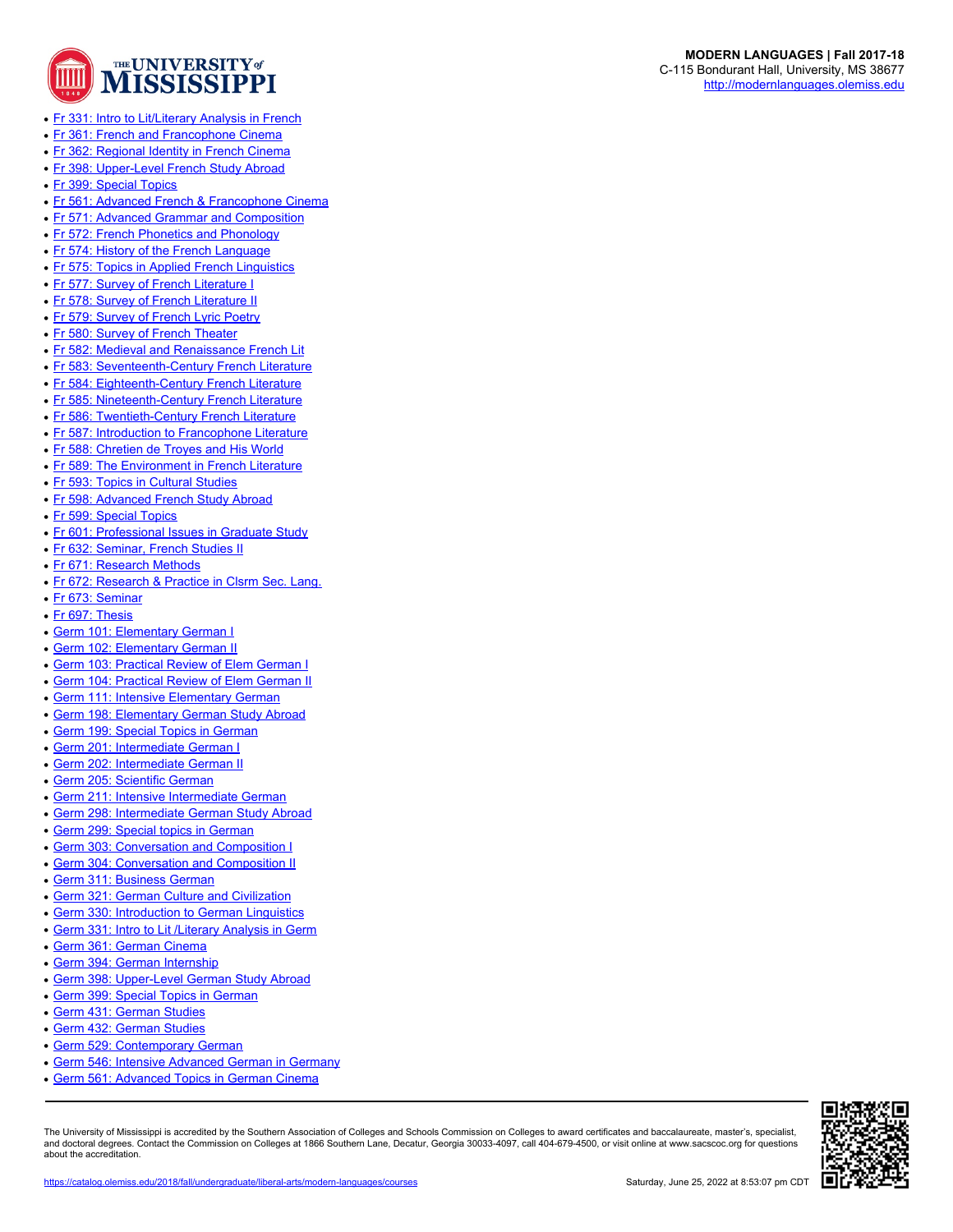

- [Germ 571: Advanced Grammar and Composition](https://catalog.olemiss.edu/2018/fall/liberal-arts/modern-languages/germ-571)
- [Germ 572: German Phonetics and Phonology](https://catalog.olemiss.edu/2018/fall/liberal-arts/modern-languages/germ-572)
- [Germ 574: History of the German Language](https://catalog.olemiss.edu/2018/fall/liberal-arts/modern-languages/germ-574)
- [Germ 575: Topics in Applied Linguistics](https://catalog.olemiss.edu/2018/fall/liberal-arts/modern-languages/germ-575)
- [Germ 577: Survey of German Lit. & Culture I](https://catalog.olemiss.edu/2018/fall/liberal-arts/modern-languages/germ-577)
- [Germ 578: Survey of German Lit. & Culture II](https://catalog.olemiss.edu/2018/fall/liberal-arts/modern-languages/germ-578)
- [Germ 584: The Age of Goethe](https://catalog.olemiss.edu/2018/fall/liberal-arts/modern-languages/germ-584)
- [Germ 585: Nineteenth-Century German Literature](https://catalog.olemiss.edu/2018/fall/liberal-arts/modern-languages/germ-585)
- [Germ 586: Twentieth-Century Literature & Culture](https://catalog.olemiss.edu/2018/fall/liberal-arts/modern-languages/germ-586)
- [Germ 587: German Fairy Tales](https://catalog.olemiss.edu/2018/fall/liberal-arts/modern-languages/germ-587)
- [Germ 593: Topics in Cultural Studies](https://catalog.olemiss.edu/2018/fall/liberal-arts/modern-languages/germ-593)
- [Germ 597: German Teaching Practicum](https://catalog.olemiss.edu/2018/fall/liberal-arts/modern-languages/germ-597)
- [Germ 598: Advanced German Study Abroad](https://catalog.olemiss.edu/2018/fall/liberal-arts/modern-languages/germ-598)
- [Germ 599: Special Topics](https://catalog.olemiss.edu/2018/fall/liberal-arts/modern-languages/germ-599)
- [Germ 601: Professional Issues in Graduate Study](https://catalog.olemiss.edu/2018/fall/liberal-arts/modern-languages/germ-601)
- [Germ 611: Intensive Elem German for Graduate St](https://catalog.olemiss.edu/2018/fall/liberal-arts/modern-languages/germ-611)
- [Germ 671: Research Methods](https://catalog.olemiss.edu/2018/fall/liberal-arts/modern-languages/germ-671)
- [Germ 672: Research & Prac in Clasrm Sec. Lan. Acq](https://catalog.olemiss.edu/2018/fall/liberal-arts/modern-languages/germ-672)
- [Germ 673: Seminar](https://catalog.olemiss.edu/2018/fall/liberal-arts/modern-languages/germ-673)
- [Germ 697: Thesis](https://catalog.olemiss.edu/2018/fall/liberal-arts/modern-languages/germ-697)
- [IE 011: Beginning Speaking and Listening](https://catalog.olemiss.edu/2018/fall/liberal-arts/modern-languages/ie-011)
- [IE 012: Beginning Reading](https://catalog.olemiss.edu/2018/fall/liberal-arts/modern-languages/ie-012)
- [IE 013: Beginning Writing](https://catalog.olemiss.edu/2018/fall/liberal-arts/modern-languages/ie-013)
- [IE 014: Beginning Grammar](https://catalog.olemiss.edu/2018/fall/liberal-arts/modern-languages/ie-014)
- [IE 015: Beginning Speaking and Listening II](https://catalog.olemiss.edu/2018/fall/liberal-arts/modern-languages/ie-015)
- [IE 016: Beginning Reading II](https://catalog.olemiss.edu/2018/fall/liberal-arts/modern-languages/ie-016)
- [IE 017: Beginning Writing II](https://catalog.olemiss.edu/2018/fall/liberal-arts/modern-languages/ie-017)
- [IE 018: Beginning Grammar II](https://catalog.olemiss.edu/2018/fall/liberal-arts/modern-languages/ie-018)
- [IE 019: Beginning Extensive Reading & Vocabulary](https://catalog.olemiss.edu/2018/fall/liberal-arts/modern-languages/ie-019)
- [IE 021: Intermediate Speaking and Listening](https://catalog.olemiss.edu/2018/fall/liberal-arts/modern-languages/ie-021)
- [IE 022: Intermediate Reading](https://catalog.olemiss.edu/2018/fall/liberal-arts/modern-languages/ie-022)
- [IE 023: Intermediate Writing](https://catalog.olemiss.edu/2018/fall/liberal-arts/modern-languages/ie-023)
- [IE 024: Intermediate Grammar](https://catalog.olemiss.edu/2018/fall/liberal-arts/modern-languages/ie-024)
- [IE 025: High Intermediate Speaking and Listening](https://catalog.olemiss.edu/2018/fall/liberal-arts/modern-languages/ie-025)
- [IE 026: High Intermediate Reading](https://catalog.olemiss.edu/2018/fall/liberal-arts/modern-languages/ie-026)
- [IE 027: High Intermediate Writing](https://catalog.olemiss.edu/2018/fall/liberal-arts/modern-languages/ie-027)
- [IE 028: High Intermediate Grammar](https://catalog.olemiss.edu/2018/fall/liberal-arts/modern-languages/ie-028)
- [IE 029: Intermediate Extensive Reading & Vocab](https://catalog.olemiss.edu/2018/fall/liberal-arts/modern-languages/ie-029)
- [IE 031: Advanced Speaking and Listening](https://catalog.olemiss.edu/2018/fall/liberal-arts/modern-languages/ie-031)
- [IE 032: Advanced Reading](https://catalog.olemiss.edu/2018/fall/liberal-arts/modern-languages/ie-032)
- [IE 033: Advanced Writing](https://catalog.olemiss.edu/2018/fall/liberal-arts/modern-languages/ie-033)
- [IE 034: Advanced Grammar](https://catalog.olemiss.edu/2018/fall/liberal-arts/modern-languages/ie-034)
- [IE 035: Test Preparation](https://catalog.olemiss.edu/2018/fall/liberal-arts/modern-languages/ie-035)
- [IE 036: English for Academic Purposes](https://catalog.olemiss.edu/2018/fall/liberal-arts/modern-languages/ie-036)
- [IE 037: English in the Sciences](https://catalog.olemiss.edu/2018/fall/liberal-arts/modern-languages/ie-037)
- [IE 038: Business English](https://catalog.olemiss.edu/2018/fall/liberal-arts/modern-languages/ie-038)
- [IE 039: Literature Written in English](https://catalog.olemiss.edu/2018/fall/liberal-arts/modern-languages/ie-039)
- [IE 040: American Culture](https://catalog.olemiss.edu/2018/fall/liberal-arts/modern-languages/ie-040)
- [IE 041: Intercultural Communication](https://catalog.olemiss.edu/2018/fall/liberal-arts/modern-languages/ie-041)
- [IE 042: American Culture II](https://catalog.olemiss.edu/2018/fall/liberal-arts/modern-languages/ie-042)
- [IE 043: Intercultural Communication II](https://catalog.olemiss.edu/2018/fall/liberal-arts/modern-languages/ie-043)
- [IE 044: Topics in ESL](https://catalog.olemiss.edu/2018/fall/liberal-arts/modern-languages/ie-044)
- [IE 046: Community Connections](https://catalog.olemiss.edu/2018/fall/liberal-arts/modern-languages/ie-046)
- [IE 047: Academic Writing](https://catalog.olemiss.edu/2018/fall/liberal-arts/modern-languages/ie-047)
- [IE 048: Academic Vocabulary](https://catalog.olemiss.edu/2018/fall/liberal-arts/modern-languages/ie-048)
- [IE 049: Advanced Extensive Reading & Vocabulary](https://catalog.olemiss.edu/2018/fall/liberal-arts/modern-languages/ie-049)
- [IE 050: Topics in American Culture](https://catalog.olemiss.edu/2018/fall/liberal-arts/modern-languages/ie-050)
- [IE 051: Topics in Intercultural Communication](https://catalog.olemiss.edu/2018/fall/liberal-arts/modern-languages/ie-051)
- [IE 052: Cross Cultural Awareness](https://catalog.olemiss.edu/2018/fall/liberal-arts/modern-languages/ie-052)

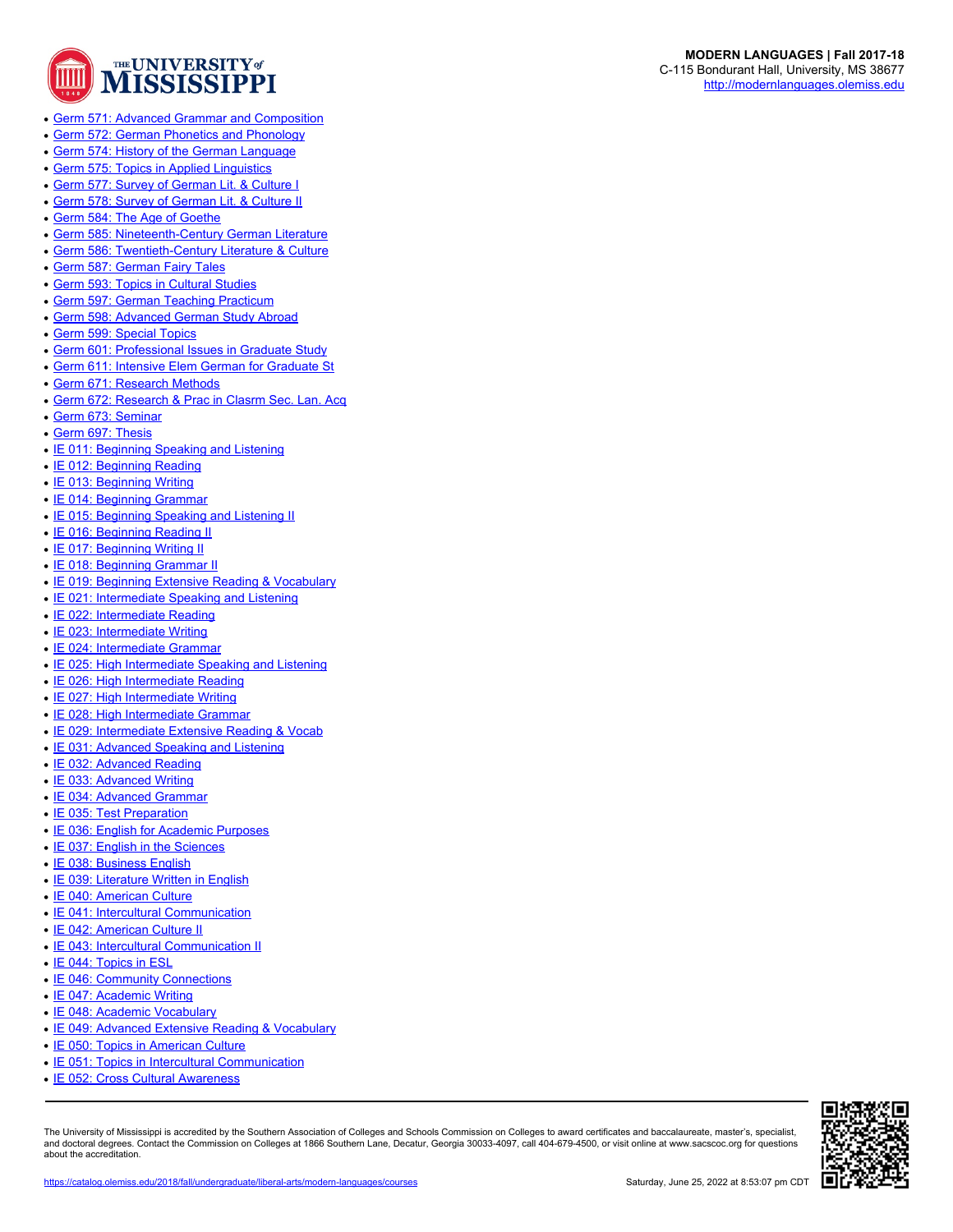

- [IE 053: Speaking Accurately and Clearly](https://catalog.olemiss.edu/2018/fall/liberal-arts/modern-languages/ie-053)
- [IE 055: Southern Studies I](https://catalog.olemiss.edu/2018/fall/liberal-arts/modern-languages/ie-055)
- [IE 056: Southern Studies II](https://catalog.olemiss.edu/2018/fall/liberal-arts/modern-languages/ie-056)
- [IE 090: English for International Students](https://catalog.olemiss.edu/2018/fall/liberal-arts/modern-languages/ie-090)
- [IE 091: Acad Writ Lab for International Students](https://catalog.olemiss.edu/2018/fall/liberal-arts/modern-languages/ie-091)
- [IE 092: English Lab Mississippi and the World](https://catalog.olemiss.edu/2018/fall/liberal-arts/modern-languages/ie-092)
- [IE 093: English Lab for Math](https://catalog.olemiss.edu/2018/fall/liberal-arts/modern-languages/ie-093)
- [IE 094: English Lab Humanities and Soc Sciences](https://catalog.olemiss.edu/2018/fall/liberal-arts/modern-languages/ie-094)
- [IE 095: English Lab for Sciences](https://catalog.olemiss.edu/2018/fall/liberal-arts/modern-languages/ie-095)
- [IE 096: English Lab for Arts](https://catalog.olemiss.edu/2018/fall/liberal-arts/modern-languages/ie-096)
- [IE 098: Independent Study in ESL](https://catalog.olemiss.edu/2018/fall/liberal-arts/modern-languages/ie-098)
- [IE 099: Independent Study in ICC](https://catalog.olemiss.edu/2018/fall/liberal-arts/modern-languages/ie-099)
- [IE 400: English for International TAs](https://catalog.olemiss.edu/2018/fall/liberal-arts/modern-languages/ie-400)
- [IE 401: Academic Reading and Writing](https://catalog.olemiss.edu/2018/fall/liberal-arts/modern-languages/ie-401)
- [IE 402: Academic Speaking and Listening](https://catalog.olemiss.edu/2018/fall/liberal-arts/modern-languages/ie-402)
- [IE 490: Advanced English for Intl Students](https://catalog.olemiss.edu/2018/fall/liberal-arts/modern-languages/ie-490)
- [IE 491: Advanced Writing Lab for Intl Students](https://catalog.olemiss.edu/2018/fall/liberal-arts/modern-languages/ie-491)
- [IE 500: Language Use in American Universities](https://catalog.olemiss.edu/2018/fall/liberal-arts/modern-languages/ie-500)
- [IE 531: Assessment of Second Lang Acquisition](https://catalog.olemiss.edu/2018/fall/liberal-arts/modern-languages/ie-531)
- [IE 542: Teaching English as a Second Language](https://catalog.olemiss.edu/2018/fall/liberal-arts/modern-languages/ie-542)
- [IE 547: Cult. Dimen. of Second Lang. Acquisition](https://catalog.olemiss.edu/2018/fall/liberal-arts/modern-languages/ie-547)
- [Ital 101: Elementary Italian I](https://catalog.olemiss.edu/2018/fall/liberal-arts/modern-languages/ital-101)
- [Ital 102: Elementary Italian II](https://catalog.olemiss.edu/2018/fall/liberal-arts/modern-languages/ital-102)
- [Ital 103: Practical Review of Elem Italian I](https://catalog.olemiss.edu/2018/fall/liberal-arts/modern-languages/ital-103)
- [Ital 104: Practical Review of Elem Italian II](https://catalog.olemiss.edu/2018/fall/liberal-arts/modern-languages/ital-104)
- [Ital 111: Intensive Elementary Italian](https://catalog.olemiss.edu/2018/fall/liberal-arts/modern-languages/ital-111)
- [Ital 198: Elementary Italian Study Abroad](https://catalog.olemiss.edu/2018/fall/liberal-arts/modern-languages/ital-198)
- [Ital 199: Special Topics in Italian](https://catalog.olemiss.edu/2018/fall/liberal-arts/modern-languages/ital-199)
- [Ital 201: Intermediate Italian I](https://catalog.olemiss.edu/2018/fall/liberal-arts/modern-languages/ital-201)
- [Ital 202: Intermediate Italian II](https://catalog.olemiss.edu/2018/fall/liberal-arts/modern-languages/ital-202)
- 
- [Ital 211: Intensive Intermediate Italian](https://catalog.olemiss.edu/2018/fall/liberal-arts/modern-languages/ital-211)
- [Ital 298: Intermediate Italian Study Abroad](https://catalog.olemiss.edu/2018/fall/liberal-arts/modern-languages/ital-298)
- [Ital 299: Special Topics in Italian](https://catalog.olemiss.edu/2018/fall/liberal-arts/modern-languages/ital-299)
- [Ital 301: Conversation and Composition I](https://catalog.olemiss.edu/2018/fall/liberal-arts/modern-languages/ital-301)
- [Ital 302: Conversation and Composition II](https://catalog.olemiss.edu/2018/fall/liberal-arts/modern-languages/ital-302)
- [Ital 305: Intensive Composition and Conversation](https://catalog.olemiss.edu/2018/fall/liberal-arts/modern-languages/ital-305)
- [Ital 321: Italian Culture and Civilization](https://catalog.olemiss.edu/2018/fall/liberal-arts/modern-languages/ital-321)
- [Ital 331: Intro to Italian Lit & Literary Analysis](https://catalog.olemiss.edu/2018/fall/liberal-arts/modern-languages/ital-331)
- [Ital 361: Italian Cinema](https://catalog.olemiss.edu/2018/fall/liberal-arts/modern-languages/ital-361)
- [Ital 398: Advanced Italian Study Abroad](https://catalog.olemiss.edu/2018/fall/liberal-arts/modern-languages/ital-398)
- [Ital 399: Special Topics in Italian](https://catalog.olemiss.edu/2018/fall/liberal-arts/modern-languages/ital-399)
- [Ital 401: Advanced Italian I](https://catalog.olemiss.edu/2018/fall/liberal-arts/modern-languages/ital-401)
- [Ital 402: Advanced Italian II](https://catalog.olemiss.edu/2018/fall/liberal-arts/modern-languages/ital-402)
- [Ital 499: Advanced Topics in Italian](https://catalog.olemiss.edu/2018/fall/liberal-arts/modern-languages/ital-499)
- [Ital 599: Special Topics in Italian](https://catalog.olemiss.edu/2018/fall/liberal-arts/modern-languages/ital-599)
- [Ital 611: Intensive Elem Italian for Grad Students](https://catalog.olemiss.edu/2018/fall/liberal-arts/modern-languages/ital-611)
- [Ital 699: Advanced Special Topics in Italian](https://catalog.olemiss.edu/2018/fall/liberal-arts/modern-languages/ital-699)
- [Japn 101: Elementary Japanese I](https://catalog.olemiss.edu/2018/fall/liberal-arts/modern-languages/japn-101)
- [Japn 102: Elementary Japanese II](https://catalog.olemiss.edu/2018/fall/liberal-arts/modern-languages/japn-102)
- [Japn 103: Practical Review of Elem Japanese I](https://catalog.olemiss.edu/2018/fall/liberal-arts/modern-languages/japn-103)
- [Japn 104: Practical Review of Elem Japanese II](https://catalog.olemiss.edu/2018/fall/liberal-arts/modern-languages/japn-104)
- [Japn 111: Intensive Elementary Japanese](https://catalog.olemiss.edu/2018/fall/liberal-arts/modern-languages/japn-111)
- [Japn 198: Elementary Japanese Study Abroad](https://catalog.olemiss.edu/2018/fall/liberal-arts/modern-languages/japn-198)
- [Japn 199: Special topics in Japanese](https://catalog.olemiss.edu/2018/fall/liberal-arts/modern-languages/japn-199)
- [Japn 201: Intermediate Japanese I](https://catalog.olemiss.edu/2018/fall/liberal-arts/modern-languages/japn-201)
- [Japn 202: Intermediate Japanese II](https://catalog.olemiss.edu/2018/fall/liberal-arts/modern-languages/japn-202)
- [Japn 203: Practical Review: Intermed Japanese I](https://catalog.olemiss.edu/2018/fall/liberal-arts/modern-languages/japn-203)
- [Japn 204: Practical Review: Intermed Japanese II](https://catalog.olemiss.edu/2018/fall/liberal-arts/modern-languages/japn-204)
- [Japn 211: Intensive Intermediate Japanese](https://catalog.olemiss.edu/2018/fall/liberal-arts/modern-languages/japn-211)

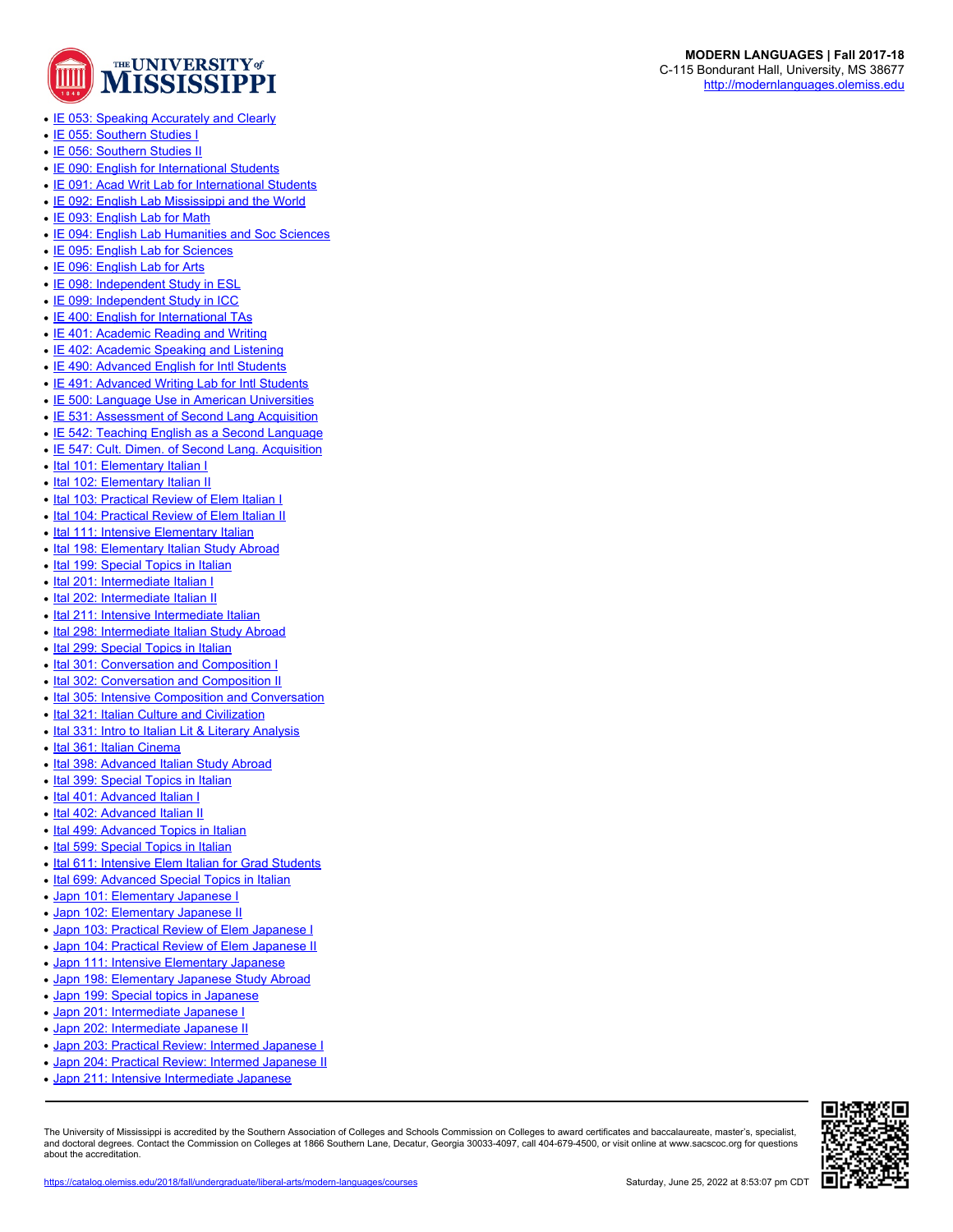

- [Japn 298: Intermediate Japanese Study Abroad](https://catalog.olemiss.edu/2018/fall/liberal-arts/modern-languages/japn-298)
- [Japn 299: Special Topics in Japanese](https://catalog.olemiss.edu/2018/fall/liberal-arts/modern-languages/japn-299)
- [Japn 301: Conversation and Composition I](https://catalog.olemiss.edu/2018/fall/liberal-arts/modern-languages/japn-301)
- [Japn 302: Conversation and Composition II](https://catalog.olemiss.edu/2018/fall/liberal-arts/modern-languages/japn-302)
- [Japn 310: Special Topics in Japanese](https://catalog.olemiss.edu/2018/fall/liberal-arts/modern-languages/japn-310)
- [Japn 398: Advanced Japanese Study Abroad](https://catalog.olemiss.edu/2018/fall/liberal-arts/modern-languages/japn-398)
- [Japn 399: Special Topics in Japanese](https://catalog.olemiss.edu/2018/fall/liberal-arts/modern-languages/japn-399)
- [Japn 401: Advanced Japanese I](https://catalog.olemiss.edu/2018/fall/liberal-arts/modern-languages/japn-401)
- [Japn 402: Advanced Japanese II](https://catalog.olemiss.edu/2018/fall/liberal-arts/modern-languages/japn-402)
- [Japn 499: Advanced Topics in Japanese](https://catalog.olemiss.edu/2018/fall/liberal-arts/modern-languages/japn-499)
- [Japn 501: Contemporary Japanese](https://catalog.olemiss.edu/2018/fall/liberal-arts/modern-languages/japn-501)
- [Kor 111: Intensive Korean I](https://catalog.olemiss.edu/2018/fall/liberal-arts/modern-languages/kor-111)
- [Kor 112: Intensive Korean II](https://catalog.olemiss.edu/2018/fall/liberal-arts/modern-languages/kor-112)
- [Kor 198: Elementary Korean Study Abroad](https://catalog.olemiss.edu/2018/fall/liberal-arts/modern-languages/kor-198)
- [Kor 199: Special Topics in Korean](https://catalog.olemiss.edu/2018/fall/liberal-arts/modern-languages/kor-199)
- [Kor 211: Intensive Korean III](https://catalog.olemiss.edu/2018/fall/liberal-arts/modern-languages/kor-211)
- [Kor 212: Intensive Korean IV](https://catalog.olemiss.edu/2018/fall/liberal-arts/modern-languages/kor-212)
- [Kor 298: Intermediate Korean Study Abroad](https://catalog.olemiss.edu/2018/fall/liberal-arts/modern-languages/kor-298)
- [Kor 299: Special Topics in Korean](https://catalog.olemiss.edu/2018/fall/liberal-arts/modern-languages/kor-299)
- [Kor 311: Intensive Korean V](https://catalog.olemiss.edu/2018/fall/liberal-arts/modern-languages/kor-311)
- [Kor 312: Intensive Korean VI](https://catalog.olemiss.edu/2018/fall/liberal-arts/modern-languages/kor-312)
- [Kor 398: Upper-Level Korean Study Abroad](https://catalog.olemiss.edu/2018/fall/liberal-arts/modern-languages/kor-398)
- [Kor 399: Special Topics in Korean](https://catalog.olemiss.edu/2018/fall/liberal-arts/modern-languages/kor-399)
- [Kor 401: Advanced Korean I](https://catalog.olemiss.edu/2018/fall/liberal-arts/modern-languages/kor-401)
- [Kor 402: Advanced Korean II](https://catalog.olemiss.edu/2018/fall/liberal-arts/modern-languages/kor-402)
- [Lin 598: Study Abroad in Linguistics](https://catalog.olemiss.edu/2018/fall/liberal-arts/modern-languages/lin-598)
- [Lin 601: Professional Issues in Graduate Study](https://catalog.olemiss.edu/2018/fall/liberal-arts/modern-languages/lin-601)
- [Lin 692: Linguistics Toolkit](https://catalog.olemiss.edu/2018/fall/liberal-arts/modern-languages/lin-692)
- [Ling 103: Logic: Critical Thinking](https://catalog.olemiss.edu/2018/fall/liberal-arts/modern-languages/ling-103)
- [Ling 199: Introductory Topics in Linguistics](https://catalog.olemiss.edu/2018/fall/liberal-arts/modern-languages/ling-199)
- [Ling 299: Topics in Linguistics](https://catalog.olemiss.edu/2018/fall/liberal-arts/modern-languages/ling-299)
- [Ling 313: Introduction to Linguistic Science](https://catalog.olemiss.edu/2018/fall/liberal-arts/modern-languages/ling-313)
- [Ling 314: Phonology](https://catalog.olemiss.edu/2018/fall/liberal-arts/modern-languages/ling-314)
- [Ling 315: Morphology](https://catalog.olemiss.edu/2018/fall/liberal-arts/modern-languages/ling-315)
- [Ling 316: Syntax](https://catalog.olemiss.edu/2018/fall/liberal-arts/modern-languages/ling-316)
- [Ling 319: Symbolic Logic](https://catalog.olemiss.edu/2018/fall/liberal-arts/modern-languages/ling-319)
- [Ling 330: Introduction to Spanish Linguistics](https://catalog.olemiss.edu/2018/fall/liberal-arts/modern-languages/ling-330)
- [Ling 331: Introduction to French Linguistics](https://catalog.olemiss.edu/2018/fall/liberal-arts/modern-languages/ling-331)
- [Ling 332: Introduction to German Linguistics](https://catalog.olemiss.edu/2018/fall/liberal-arts/modern-languages/ling-332)
- [Ling 333: Philosophy of Language](https://catalog.olemiss.edu/2018/fall/liberal-arts/modern-languages/ling-333)
- [Ling 350: Structure of a Less Commonly Taught Lang](https://catalog.olemiss.edu/2018/fall/liberal-arts/modern-languages/ling-350)
- [Ling 353: Language and Culture](https://catalog.olemiss.edu/2018/fall/liberal-arts/modern-languages/ling-353)
- [Ling 359: Manual Communication](https://catalog.olemiss.edu/2018/fall/liberal-arts/modern-languages/ling-359)
- [Ling 395: Second Language Acquisition](https://catalog.olemiss.edu/2018/fall/liberal-arts/modern-languages/ling-395)
- [Ling 399: Advanced Topics in Linguistics](https://catalog.olemiss.edu/2018/fall/liberal-arts/modern-languages/ling-399)
- [Ling 401: Advanced English Grammar](https://catalog.olemiss.edu/2018/fall/liberal-arts/modern-languages/ling-401)
- [Ling 499: Research Thesis](https://catalog.olemiss.edu/2018/fall/liberal-arts/modern-languages/ling-499)
- [Ling 502: Historical Linguistics](https://catalog.olemiss.edu/2018/fall/liberal-arts/modern-languages/ling-502)
- [Ling 504: Descriptive Grammar](https://catalog.olemiss.edu/2018/fall/liberal-arts/modern-languages/ling-504)
- [Ling 506: Old English I](https://catalog.olemiss.edu/2018/fall/liberal-arts/modern-languages/ling-506)
- [Ling 507: Old English II](https://catalog.olemiss.edu/2018/fall/liberal-arts/modern-languages/ling-507)
- [Ling 508: History of the English Language II](https://catalog.olemiss.edu/2018/fall/liberal-arts/modern-languages/ling-508)
- [Ling 509: Semantics](https://catalog.olemiss.edu/2018/fall/liberal-arts/modern-languages/ling-509)
- [Ling 511: World Englishes](https://catalog.olemiss.edu/2018/fall/liberal-arts/modern-languages/ling-511)
- [Ling 513: Old Norse](https://catalog.olemiss.edu/2018/fall/liberal-arts/modern-languages/ling-513)
- [Ling 515: Approaches to Discourse](https://catalog.olemiss.edu/2018/fall/liberal-arts/modern-languages/ling-515)
- [Ling 525: Pidgins and Creoles](https://catalog.olemiss.edu/2018/fall/liberal-arts/modern-languages/ling-525)
- [Ling 530: Pragmatics](https://catalog.olemiss.edu/2018/fall/liberal-arts/modern-languages/ling-530)
- 
- [Ling 533: Sociolinguistics](https://catalog.olemiss.edu/2018/fall/liberal-arts/modern-languages/ling-533)

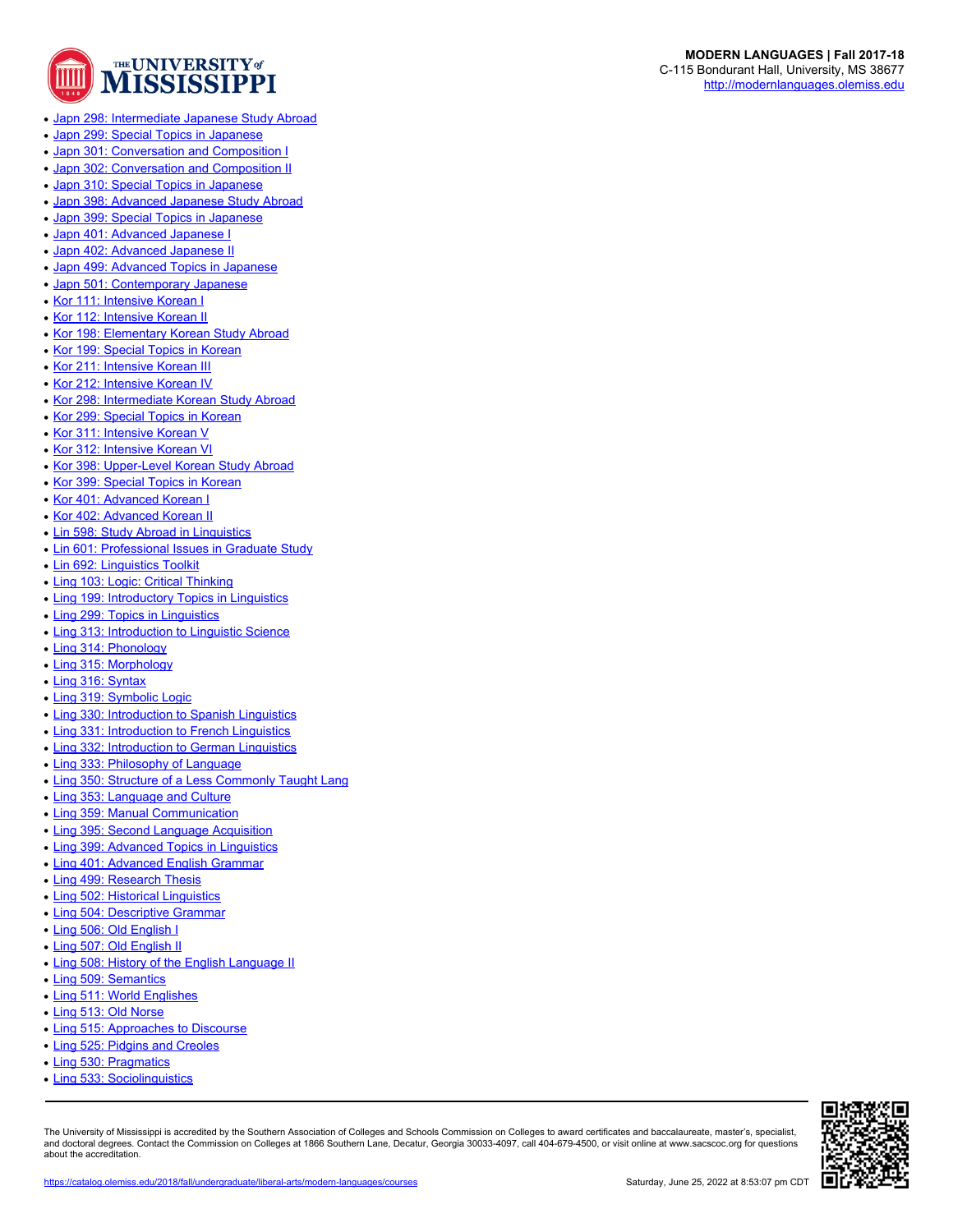

- [Ling 535: Bilingualism, Education, and Identity](https://catalog.olemiss.edu/2018/fall/liberal-arts/modern-languages/ling-535)
- [Ling 536: Dialects of American English](https://catalog.olemiss.edu/2018/fall/liberal-arts/modern-languages/ling-536)
- [Ling 537: Language Variation](https://catalog.olemiss.edu/2018/fall/liberal-arts/modern-languages/ling-537)
- [Ling 538: Language, Gender, and Sexuality](https://catalog.olemiss.edu/2018/fall/liberal-arts/modern-languages/ling-538)
- [Ling 540: Special Topics in Linguistics](https://catalog.olemiss.edu/2018/fall/liberal-arts/modern-languages/ling-540)
- [Ling 541: Adv Study of Normal Language Development](https://catalog.olemiss.edu/2018/fall/liberal-arts/modern-languages/ling-541)
- [Ling 545: Indigenous Languages and Pedagogies](https://catalog.olemiss.edu/2018/fall/liberal-arts/modern-languages/ling-545)
- [Ling 548: Forensic Linguistics](https://catalog.olemiss.edu/2018/fall/liberal-arts/modern-languages/ling-548)
- [Ling 549: Intercultural Communication](https://catalog.olemiss.edu/2018/fall/liberal-arts/modern-languages/ling-549)
- [Ling 550: Language Politics and Social Policy](https://catalog.olemiss.edu/2018/fall/liberal-arts/modern-languages/ling-550)
- [Ling 552: French Phonetics and Phonology](https://catalog.olemiss.edu/2018/fall/liberal-arts/modern-languages/ling-552)
- [Ling 554: History of French Language](https://catalog.olemiss.edu/2018/fall/liberal-arts/modern-languages/ling-554)
- [Ling 555: Topics in Applied French Linguistics](https://catalog.olemiss.edu/2018/fall/liberal-arts/modern-languages/ling-555)
- [Ling 562: German Phonetics and Phonology](https://catalog.olemiss.edu/2018/fall/liberal-arts/modern-languages/ling-562)
- [Ling 564: History of German](https://catalog.olemiss.edu/2018/fall/liberal-arts/modern-languages/ling-564)
- [Ling 565: Topics in Applied German Linguistics](https://catalog.olemiss.edu/2018/fall/liberal-arts/modern-languages/ling-565)
- [Ling 572: Spanish Phonetics and Phonology](https://catalog.olemiss.edu/2018/fall/liberal-arts/modern-languages/ling-572)
- [Ling 573: Spanish Morphology and Syntax](https://catalog.olemiss.edu/2018/fall/liberal-arts/modern-languages/ling-573)
- [Ling 574: History of Spanish](https://catalog.olemiss.edu/2018/fall/liberal-arts/modern-languages/ling-574)
- [Ling 575: Topics in Applied Spanish Linguistics](https://catalog.olemiss.edu/2018/fall/liberal-arts/modern-languages/ling-575)
- [Ling 592: Modern English Grammar](https://catalog.olemiss.edu/2018/fall/liberal-arts/modern-languages/ling-592)
- [Ling 595: Seminar in Linguistics](https://catalog.olemiss.edu/2018/fall/liberal-arts/modern-languages/ling-595)
- [Ling 600: Fundamentals of Linguistics for TESL](https://catalog.olemiss.edu/2018/fall/liberal-arts/modern-languages/ling-600)
- [Ling 612: Seminar in Phonology](https://catalog.olemiss.edu/2018/fall/liberal-arts/modern-languages/ling-612)
- [Ling 613: Research Design and Analysis](https://catalog.olemiss.edu/2018/fall/liberal-arts/modern-languages/ling-613)
- [Ling 614: Seminar in Morphology](https://catalog.olemiss.edu/2018/fall/liberal-arts/modern-languages/ling-614)
- [Ling 615: Fundamentals of Linguistic Science](https://catalog.olemiss.edu/2018/fall/liberal-arts/modern-languages/ling-615)
- [Ling 616: Seminar in Syntax](https://catalog.olemiss.edu/2018/fall/liberal-arts/modern-languages/ling-616)
- [Ling 617: Seminar in Comparative Linguistics](https://catalog.olemiss.edu/2018/fall/liberal-arts/modern-languages/ling-617)
- [Ling 620: Seminar in Sociolinguistics](https://catalog.olemiss.edu/2018/fall/liberal-arts/modern-languages/ling-620)
- [Ling 633: Philosophy of Language](https://catalog.olemiss.edu/2018/fall/liberal-arts/modern-languages/ling-633)
- [Ling 639: Directed Research in Linguistics](https://catalog.olemiss.edu/2018/fall/liberal-arts/modern-languages/ling-639)
- [Ling 653: Linguistic Anthropology](https://catalog.olemiss.edu/2018/fall/liberal-arts/modern-languages/ling-653)
- [Ling 655: Advanced Symbolic Logic](https://catalog.olemiss.edu/2018/fall/liberal-arts/modern-languages/ling-655)
- [Ling 676: Ling Variation in Spanish-Speaking World](https://catalog.olemiss.edu/2018/fall/liberal-arts/modern-languages/ling-676)
- [Ling 680: Critical Issues in Applied Linguistics](https://catalog.olemiss.edu/2018/fall/liberal-arts/modern-languages/ling-680)
- [Ling 701: ProSeminar I for Ph.D. Students](https://catalog.olemiss.edu/2018/fall/liberal-arts/modern-languages/ling-701)
- [Ling 702: ProSeminar II for Ph.D. Students](https://catalog.olemiss.edu/2018/fall/liberal-arts/modern-languages/ling-702)
- [Ling 721: Capstone Doctoral Seminar](https://catalog.olemiss.edu/2018/fall/liberal-arts/modern-languages/ling-721)
- [Ling 795: Selected Doctoral Readings](https://catalog.olemiss.edu/2018/fall/liberal-arts/modern-languages/ling-795)
- [Ling 796: Doctoral Essay](https://catalog.olemiss.edu/2018/fall/liberal-arts/modern-languages/ling-796)
- 
- [Ling 797: Dissertation](https://catalog.olemiss.edu/2018/fall/liberal-arts/modern-languages/ling-797)
- [Ling 799: Independent Project](https://catalog.olemiss.edu/2018/fall/liberal-arts/modern-languages/ling-799)
- Mill 198: Elem. Study of Other Languages Abroad
- MIII 298: Intermed Study of Other Languages Abroad
- MIII 302: China Through Literature and Film
- MIII 346: Brazilian Literary Works & Cultural Doc
- MIII 348: Germ Lit Works & Cultural Doc in Trans
- MIII 350: Structure of a Less Commonly Taught Lang
- MIII 352: Women Writers of the Americas
- MIII 361: Introduction to World Cinema
- MIII 375: Introduction of Medieval Studies
- MIII 376: Renaissance and Early Modern Studies
- MIII 398: Adv. Study of Other Languages Abroad I
- MIII 399: Special Topics
- MIII 489: Power, Knowledge, and Gender
- MIII 541: Special Topics in Linguistics
- MIII 598: Adv. Study of Other Language Abroad II
- MIII 599: Special Topics

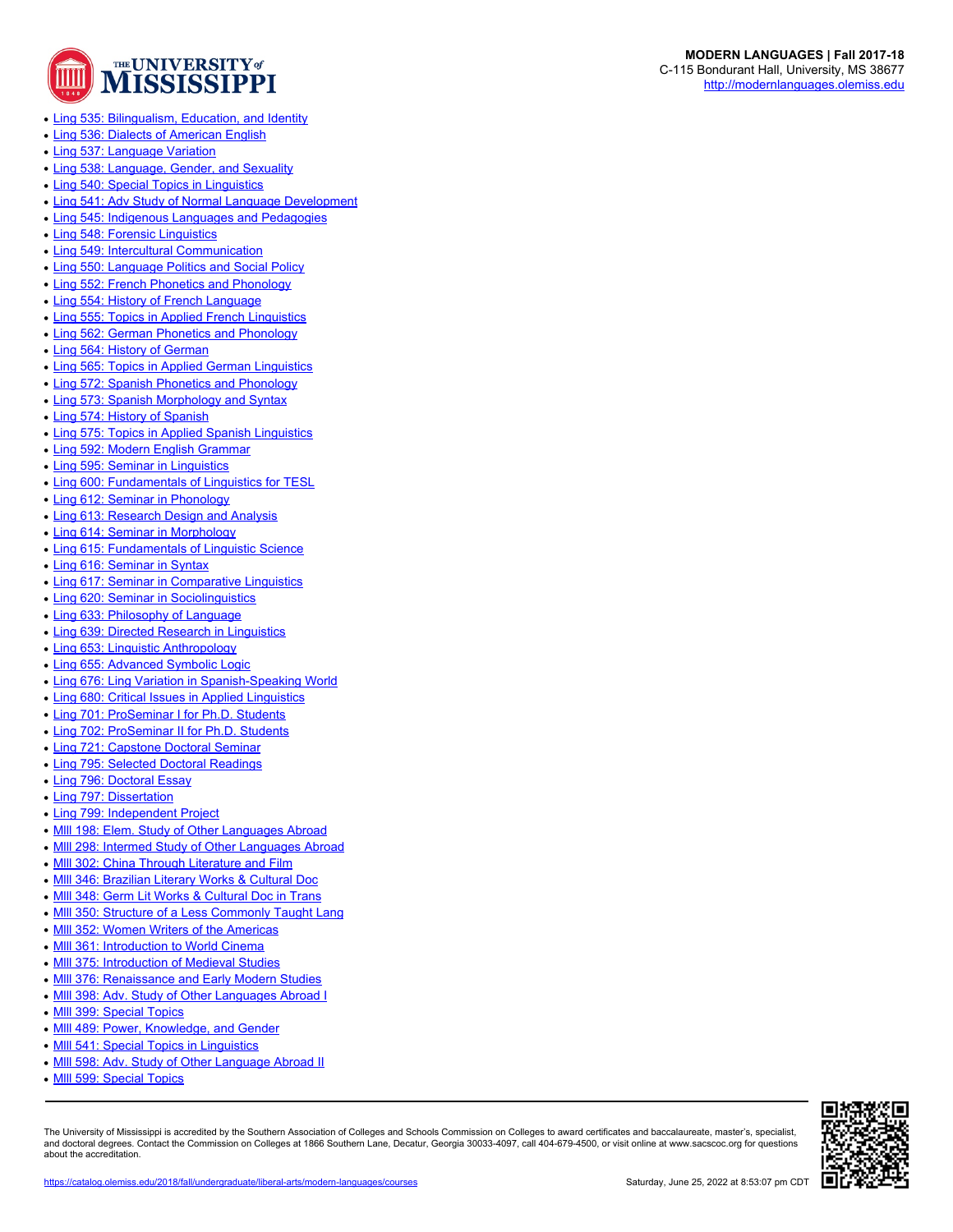

- [Port 101: Elementary Portuguese I](https://catalog.olemiss.edu/2018/fall/liberal-arts/modern-languages/port-101)
- [Port 102: Elementary Portuguese II](https://catalog.olemiss.edu/2018/fall/liberal-arts/modern-languages/port-102)
- [Port 111: Intensive Elementary Portuguese](https://catalog.olemiss.edu/2018/fall/liberal-arts/modern-languages/port-111)
- [Port 198: Elementary Portuguese Study Abroad](https://catalog.olemiss.edu/2018/fall/liberal-arts/modern-languages/port-198)
- [Port 199: Special Topics in Portuguese](https://catalog.olemiss.edu/2018/fall/liberal-arts/modern-languages/port-199)
- [Port 201: Intermediate Portuguese I](https://catalog.olemiss.edu/2018/fall/liberal-arts/modern-languages/port-201)
- [Port 202: Intermediate Portuguese II](https://catalog.olemiss.edu/2018/fall/liberal-arts/modern-languages/port-202)
- [Port 211: Intensive Intermediate Portuguese](https://catalog.olemiss.edu/2018/fall/liberal-arts/modern-languages/port-211)
- [Port 298: Intermediate Portuguese Study Abroad](https://catalog.olemiss.edu/2018/fall/liberal-arts/modern-languages/port-298)
- [Port 299: Special Topics](https://catalog.olemiss.edu/2018/fall/liberal-arts/modern-languages/port-299)
- [Port 301: Conversation and Composition I](https://catalog.olemiss.edu/2018/fall/liberal-arts/modern-languages/port-301)
- [Port 302: Conversation and Composition II](https://catalog.olemiss.edu/2018/fall/liberal-arts/modern-languages/port-302)
- [Port 309: Portuguese for Spanish Speakers I](https://catalog.olemiss.edu/2018/fall/liberal-arts/modern-languages/port-309)
- [Port 310: Portuguese for Spanish Speakers II](https://catalog.olemiss.edu/2018/fall/liberal-arts/modern-languages/port-310)
- [Port 311: Business Portuguese](https://catalog.olemiss.edu/2018/fall/liberal-arts/modern-languages/port-311)
- [Port 321: Brazilian Culture & Civilization](https://catalog.olemiss.edu/2018/fall/liberal-arts/modern-languages/port-321)
- [Port 331: Intro Brazilian Lit & Literary Analysis](https://catalog.olemiss.edu/2018/fall/liberal-arts/modern-languages/port-331)
- [Port 361: Brazilian Cinema](https://catalog.olemiss.edu/2018/fall/liberal-arts/modern-languages/port-361)
- [Port 398: Advanced Portuguese Study Abroad](https://catalog.olemiss.edu/2018/fall/liberal-arts/modern-languages/port-398)
- [Port 399: Special Topics in Portuguese](https://catalog.olemiss.edu/2018/fall/liberal-arts/modern-languages/port-399)
- [Russ 101: Elementary Russian I](https://catalog.olemiss.edu/2018/fall/liberal-arts/modern-languages/russ-101)
- [Russ 102: Elementary Russian II](https://catalog.olemiss.edu/2018/fall/liberal-arts/modern-languages/russ-102)
- [Russ 111: Intensive Elementary Russian](https://catalog.olemiss.edu/2018/fall/liberal-arts/modern-languages/russ-111)
- [Russ 198: Elementary Russian Study Abroad](https://catalog.olemiss.edu/2018/fall/liberal-arts/modern-languages/russ-198)
- [Russ 199: Special Topics in Russian](https://catalog.olemiss.edu/2018/fall/liberal-arts/modern-languages/russ-199)
- [Russ 201: Intermediate Russian I](https://catalog.olemiss.edu/2018/fall/liberal-arts/modern-languages/russ-201)
- **[Russ 202: Intermediate Russian II](https://catalog.olemiss.edu/2018/fall/liberal-arts/modern-languages/russ-202)**
- [Russ 211: Intensive Elementary Russian](https://catalog.olemiss.edu/2018/fall/liberal-arts/modern-languages/russ-211)
- [Russ 298: Intermediate Russian Study Abroad](https://catalog.olemiss.edu/2018/fall/liberal-arts/modern-languages/russ-298)
- [Russ 299: Special Topics in Russian](https://catalog.olemiss.edu/2018/fall/liberal-arts/modern-languages/russ-299)
- [Russ 301: Conversation and Composition I](https://catalog.olemiss.edu/2018/fall/liberal-arts/modern-languages/russ-301)
- [Russ 302: Conversation and Composition II](https://catalog.olemiss.edu/2018/fall/liberal-arts/modern-languages/russ-302)
- [Russ 310: Russian Special Topics](https://catalog.olemiss.edu/2018/fall/liberal-arts/modern-languages/russ-310)
- [Russ 321: Russian Culture & Civilization](https://catalog.olemiss.edu/2018/fall/liberal-arts/modern-languages/russ-321)
- [Russ 331: Intro to Russian Lit & Literary Analysis](https://catalog.olemiss.edu/2018/fall/liberal-arts/modern-languages/russ-331)
- [Russ 361: Russian Cinema](https://catalog.olemiss.edu/2018/fall/liberal-arts/modern-languages/russ-361)
- [Russ 398: Advanced Russian Study Abroad](https://catalog.olemiss.edu/2018/fall/liberal-arts/modern-languages/russ-398)
- [Russ 399: Special Topics in Russian](https://catalog.olemiss.edu/2018/fall/liberal-arts/modern-languages/russ-399)
- [Russ 401: Advanced Russian I](https://catalog.olemiss.edu/2018/fall/liberal-arts/modern-languages/russ-401)
- [Russ 402: Advanced Russian II](https://catalog.olemiss.edu/2018/fall/liberal-arts/modern-languages/russ-402)
- [Russ 411: Political Russian](https://catalog.olemiss.edu/2018/fall/liberal-arts/modern-languages/russ-411)
- [Russ 499: Advanced Topics in Russian](https://catalog.olemiss.edu/2018/fall/liberal-arts/modern-languages/russ-499)
- [Russ 501: Contemporary Russian](https://catalog.olemiss.edu/2018/fall/liberal-arts/modern-languages/russ-501)
- [Span 101: Elementary Spanish I](https://catalog.olemiss.edu/2018/fall/liberal-arts/modern-languages/span-101)
- [Span 102: Elementary Spanish II](https://catalog.olemiss.edu/2018/fall/liberal-arts/modern-languages/span-102)
- [Span 111: Intensive Elementary Spanish](https://catalog.olemiss.edu/2018/fall/liberal-arts/modern-languages/span-111)
- [Span 121: Accelerated Elementary Spanish](https://catalog.olemiss.edu/2018/fall/liberal-arts/modern-languages/span-121)
- [Span 198: Elementary Spanish Study Abroad](https://catalog.olemiss.edu/2018/fall/liberal-arts/modern-languages/span-198)
- [Span 199: Special Topics in Spanish](https://catalog.olemiss.edu/2018/fall/liberal-arts/modern-languages/span-199)
- [Span 201: Intermediate Spanish I](https://catalog.olemiss.edu/2018/fall/liberal-arts/modern-languages/span-201)
- 
- [Span 202: Intermediate Spanish II](https://catalog.olemiss.edu/2018/fall/liberal-arts/modern-languages/span-202)
- [Span 211: Intensive Intermediate Spanish](https://catalog.olemiss.edu/2018/fall/liberal-arts/modern-languages/span-211)
- [Span 213: Intensive Intermed Span for Major/Minor](https://catalog.olemiss.edu/2018/fall/liberal-arts/modern-languages/span-213)
- [Span 298: Intermediate Spanish Study Abroad](https://catalog.olemiss.edu/2018/fall/liberal-arts/modern-languages/span-298)
- [Span 299: Special Topics in Spanish](https://catalog.olemiss.edu/2018/fall/liberal-arts/modern-languages/span-299)
- [Span 303: Conversation and Composition I](https://catalog.olemiss.edu/2018/fall/liberal-arts/modern-languages/span-303)
- **[Span 304: Conversation and Composition II](https://catalog.olemiss.edu/2018/fall/liberal-arts/modern-languages/span-304)**
- **[Span 305: Intensive Conversation and Composition](https://catalog.olemiss.edu/2018/fall/liberal-arts/modern-languages/span-305)**
- [Span 306: Spanish for Heritage Learner I](https://catalog.olemiss.edu/2018/fall/liberal-arts/modern-languages/span-306)



**MODERN LANGUAGES | Fall 2017-18** C-115 Bondurant Hall, University, MS 38677 <http://modernlanguages.olemiss.edu>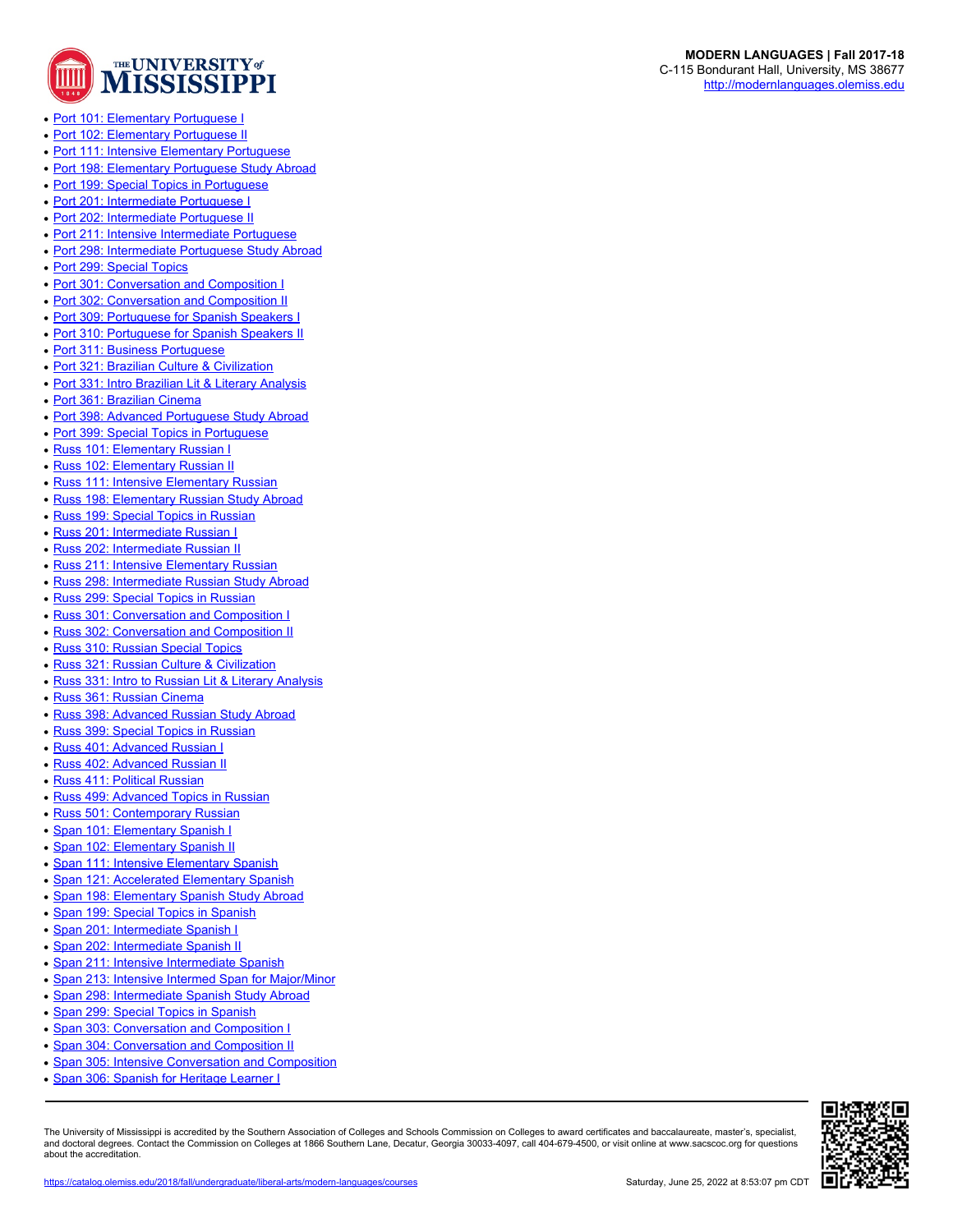

- [Span 307: Spanish for Heritage Learners II](https://catalog.olemiss.edu/2018/fall/liberal-arts/modern-languages/span-307)
- [Span 311: Business Spanish](https://catalog.olemiss.edu/2018/fall/liberal-arts/modern-languages/span-311)
- [Span 321: Spanish Culture and Civilization](https://catalog.olemiss.edu/2018/fall/liberal-arts/modern-languages/span-321)
- [Span 322: Spanish American Culture/Civilization](https://catalog.olemiss.edu/2018/fall/liberal-arts/modern-languages/span-322)
- [Span 330: Introduction to Spanish Linguistics](https://catalog.olemiss.edu/2018/fall/liberal-arts/modern-languages/span-330)
- [Span 331: Intro to Lit and Literary Analysis](https://catalog.olemiss.edu/2018/fall/liberal-arts/modern-languages/span-331)
- [Span 341: Spanish in the U.S.](https://catalog.olemiss.edu/2018/fall/liberal-arts/modern-languages/span-341)
- [Span 361: Cinema in Spanish](https://catalog.olemiss.edu/2018/fall/liberal-arts/modern-languages/span-361)
- [Span 371: Advanced Grammar & Composition](https://catalog.olemiss.edu/2018/fall/liberal-arts/modern-languages/span-371)
- [Span 393: Cultural Studies](https://catalog.olemiss.edu/2018/fall/liberal-arts/modern-languages/span-393)
- [Span 396: Intensive Spanish Grammar Review](https://catalog.olemiss.edu/2018/fall/liberal-arts/modern-languages/span-396)
- [Span 397: Conversation for Upper-Level Spanish](https://catalog.olemiss.edu/2018/fall/liberal-arts/modern-languages/span-397)
- [Span 398: Upper-Level Spanish Study Abroad](https://catalog.olemiss.edu/2018/fall/liberal-arts/modern-languages/span-398)
- [Span 399: Special Topics in Spanish](https://catalog.olemiss.edu/2018/fall/liberal-arts/modern-languages/span-399)
- [Span 529: Contemporary Spanish](https://catalog.olemiss.edu/2018/fall/liberal-arts/modern-languages/span-529)
- [Span 561: Advanced Topics in Cinema in Spanish](https://catalog.olemiss.edu/2018/fall/liberal-arts/modern-languages/span-561)
- [Span 565: Spanish American Women Writers](https://catalog.olemiss.edu/2018/fall/liberal-arts/modern-languages/span-565)
- [Span 572: Spanish Phonetics & Phonology](https://catalog.olemiss.edu/2018/fall/liberal-arts/modern-languages/span-572)
- [Span 573: Spanish Morphology and Syntax](https://catalog.olemiss.edu/2018/fall/liberal-arts/modern-languages/span-573)
- [Span 574: The History of Spanish Language](https://catalog.olemiss.edu/2018/fall/liberal-arts/modern-languages/span-574)
- [Span 575: Topics in Applied Spanish Linguistics](https://catalog.olemiss.edu/2018/fall/liberal-arts/modern-languages/span-575)
- [Span 576: Advanced Spanish for Business](https://catalog.olemiss.edu/2018/fall/liberal-arts/modern-languages/span-576)
- [Span 577: Survey of Spanish Literature I](https://catalog.olemiss.edu/2018/fall/liberal-arts/modern-languages/span-577)
- [Span 578: Survey of Spanish Literature II](https://catalog.olemiss.edu/2018/fall/liberal-arts/modern-languages/span-578)
- [Span 579: Survey of Spanish American Literature I](https://catalog.olemiss.edu/2018/fall/liberal-arts/modern-languages/span-579)
- [Span 580: Survey of Spanish American Literature II](https://catalog.olemiss.edu/2018/fall/liberal-arts/modern-languages/span-580)
- [Span 581: Medieval Literature](https://catalog.olemiss.edu/2018/fall/liberal-arts/modern-languages/span-581)
- [Span 582: Cervantes](https://catalog.olemiss.edu/2018/fall/liberal-arts/modern-languages/span-582)
- [Span 583: Golden Age Literature](https://catalog.olemiss.edu/2018/fall/liberal-arts/modern-languages/span-583)
- [Span 585: 18th and 19th Century Spanish Lit](https://catalog.olemiss.edu/2018/fall/liberal-arts/modern-languages/span-585)
- [Span 586: Modern Spanish Literature](https://catalog.olemiss.edu/2018/fall/liberal-arts/modern-languages/span-586)
- [Span 587: Spanish American Short Story](https://catalog.olemiss.edu/2018/fall/liberal-arts/modern-languages/span-587)
- [Span 588: Spanish American Poetry](https://catalog.olemiss.edu/2018/fall/liberal-arts/modern-languages/span-588)
- [Span 593: Topics in Cultural Studies](https://catalog.olemiss.edu/2018/fall/liberal-arts/modern-languages/span-593)
- [Span 598: Advanced Spanish Study Abroad](https://catalog.olemiss.edu/2018/fall/liberal-arts/modern-languages/span-598)
- [Span 599: Span St Special Topics](https://catalog.olemiss.edu/2018/fall/liberal-arts/modern-languages/span-599)
- [Span 600: Hispanic Linguistics for Grad Students](https://catalog.olemiss.edu/2018/fall/liberal-arts/modern-languages/span-600)
- [Span 601: Professional Issues in Graduate Study](https://catalog.olemiss.edu/2018/fall/liberal-arts/modern-languages/span-601)
- [Span 611: Intensive Elem Spanish for Grad Students](https://catalog.olemiss.edu/2018/fall/liberal-arts/modern-languages/span-611)
- [Span 616: Spanish Morphology and Syntax](https://catalog.olemiss.edu/2018/fall/liberal-arts/modern-languages/span-616)
- [Span 631: Seminar, Hispanic Studies I](https://catalog.olemiss.edu/2018/fall/liberal-arts/modern-languages/span-631)
- [Span 632: Seminar, Hispanic Studies II](https://catalog.olemiss.edu/2018/fall/liberal-arts/modern-languages/span-632)
- [Span 640: Bilingualism in Spanish Speaking World](https://catalog.olemiss.edu/2018/fall/liberal-arts/modern-languages/span-640)
- [Span 661: Graduate Seminar on Film in Spanish](https://catalog.olemiss.edu/2018/fall/liberal-arts/modern-languages/span-661)
- [Span 671: Research Methods](https://catalog.olemiss.edu/2018/fall/liberal-arts/modern-languages/span-671)
- [Span 672: Research & Practice in Clsrm Sec. Lang.](https://catalog.olemiss.edu/2018/fall/liberal-arts/modern-languages/span-672)
- [Span 673: Seminar](https://catalog.olemiss.edu/2018/fall/liberal-arts/modern-languages/span-673)
- [Span 676: Ling Variation in Spanish-Speaking World](https://catalog.olemiss.edu/2018/fall/liberal-arts/modern-languages/span-676)
- [Span 677: Readings in Spanish Literature I](https://catalog.olemiss.edu/2018/fall/liberal-arts/modern-languages/span-677)
- [Span 678: Readings in Spanish Literature II](https://catalog.olemiss.edu/2018/fall/liberal-arts/modern-languages/span-678)
- [Span 679: Readings in Spanish Am Literature I](https://catalog.olemiss.edu/2018/fall/liberal-arts/modern-languages/span-679)
- [Span 680: Readings in Spanish Am Literature II](https://catalog.olemiss.edu/2018/fall/liberal-arts/modern-languages/span-680)
- [Span 687: Spanish American Fiction](https://catalog.olemiss.edu/2018/fall/liberal-arts/modern-languages/span-687)
- [Span 697: Thesis](https://catalog.olemiss.edu/2018/fall/liberal-arts/modern-languages/span-697)
- [Span 699: Advanced Special Topics in Spanish](https://catalog.olemiss.edu/2018/fall/liberal-arts/modern-languages/span-699)
- [Span 701: ProSeminar I for Ph.D. Students](https://catalog.olemiss.edu/2018/fall/liberal-arts/modern-languages/span-701)
- [Span 702: ProSeminar II for Ph.D. Students](https://catalog.olemiss.edu/2018/fall/liberal-arts/modern-languages/span-702)
- [Span 721: Capstone Doctoral Seminar](https://catalog.olemiss.edu/2018/fall/liberal-arts/modern-languages/span-721)
- [Span 797: Dissertation](https://catalog.olemiss.edu/2018/fall/liberal-arts/modern-languages/span-797)